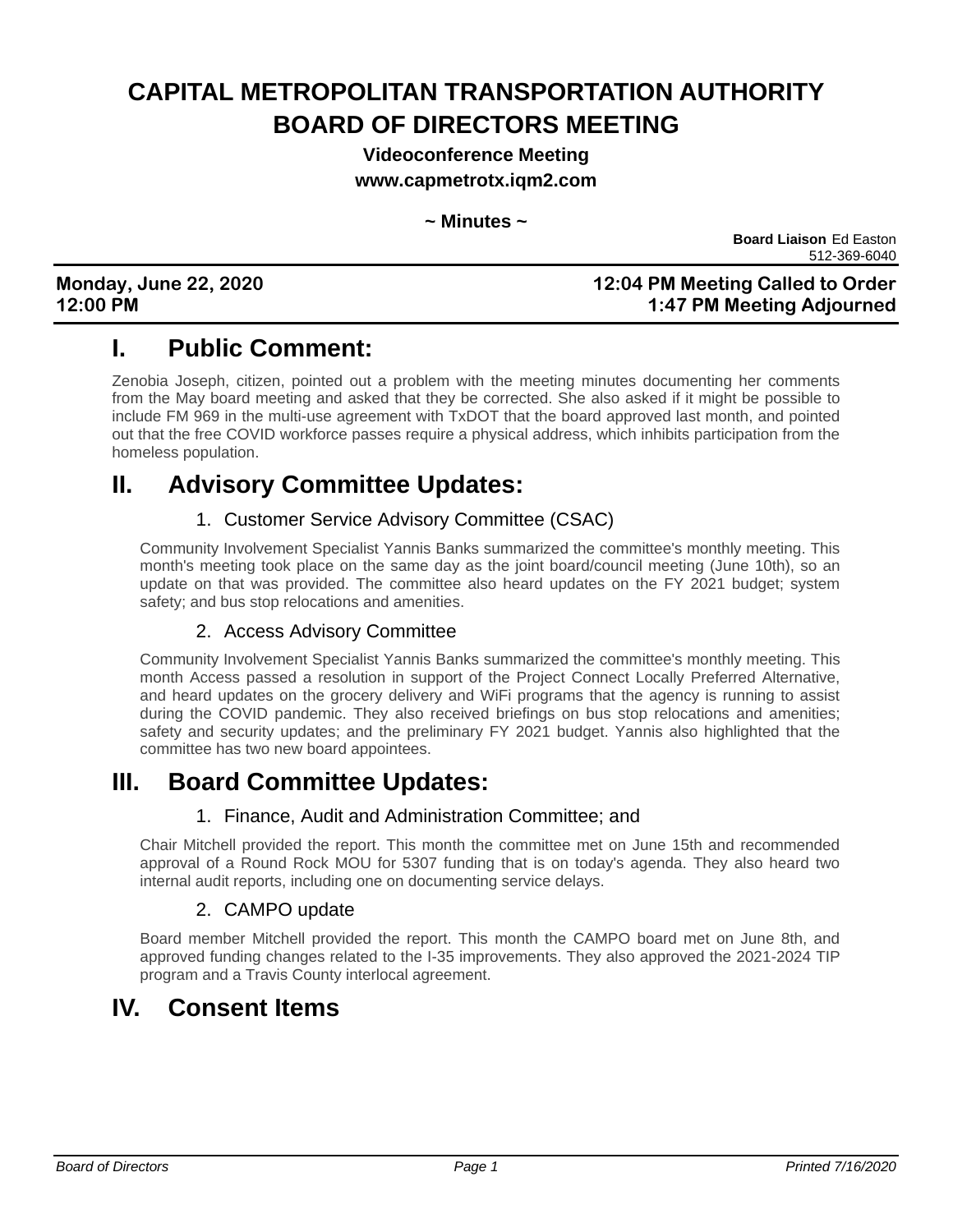| <b>RESULT:</b>   | <b>ADOPTED [UNANIMOUS]</b>                                 |
|------------------|------------------------------------------------------------|
| <b>MOVER:</b>    | Eric Stratton, Board Secretary                             |
| <b>SECONDER:</b> | Troy Hill, Board Member                                    |
| AYES:            | Mitchell, Cooper, Garza, Kitchen, Renteria, Stratton, Hill |
| <b>ABSENT:</b>   | Travillion                                                 |

1. Approval of Minutes from the May 22, 2020 Board Meeting

(Minutes will be updated to reflect the mistake pointed out by Ms. Joseph during Public Comment.)

2. Approval of a resolution authorizing the President & CEO, or his designee, to finalize and execute a Memorandum of Understanding with the City of Round Rock authorizing Round Rock to be a Direct Recipient of a portion of Capital Metro's FY2021 and FY2022 Federal Section 5307 Program funds.

### **V. Action Items:**

1. Approval of a resolution authorizing the President & CEO, or his designee, to finalize and execute a contract with Convergint Technologies, LLC. for the design, build and installation of the Video System Integration Software and supporting equipment for an amount not to exceed \$839,317.

Director of Security and Emergency Management Darryl Jamail presented this item.

This software will help integrate video feeds from all of our regional partner agencies, which will enhance safety and monitoring of our stops and vehicles at the Operations Control Center.

| <b>RESULT:</b>   | <b>ADOPTED [UNANIMOUS]</b>                                 |
|------------------|------------------------------------------------------------|
| <b>MOVER:</b>    | Eric Stratton, Board Secretary                             |
| <b>SECONDER:</b> | Sabino Renteria, Board Member                              |
| AYES:            | Mitchell, Cooper, Garza, Kitchen, Renteria, Stratton, Hill |
| <b>ABSENT:</b>   | Travillion                                                 |

2. Approval of a resolution authorizing the President & CEO, or his designee, to finalize and execute a contract modification to the base contract with HDR Engineering, Inc. (Program Manager Owner Representative) in an amount not to exceed \$1,800,000 for the work to be done on Project Connect for the base period that ends January 3, 2021. The revised base contract amount is \$7,600,000 with an existing contingency amount of \$580,000 for a total not to exceed amount of \$8,180,000.

Project Connect Program Officer Dave Couch presented this item.

This amendment will add funds to the existing contract approved in December, 2018 by the board. Unanticipated work on planning, modeling, and public meetings has been performed by the vendor and these funds are necessary to get us to the end of the base contract in January, 2021.

Board Member Kitchen asked Dave if he could provide follow up on the impact of CAMPO deferring Project Connect funding at their last meeting.

Board Member Renteria encouraged Dave to continue to push for additional DBE/SBE participation on this contract. Dave replied that this is largely a timing issue and that of the three DBE/SBE firms involved on this contract, two of them are expected to be utilized with greater frequency in the coming months.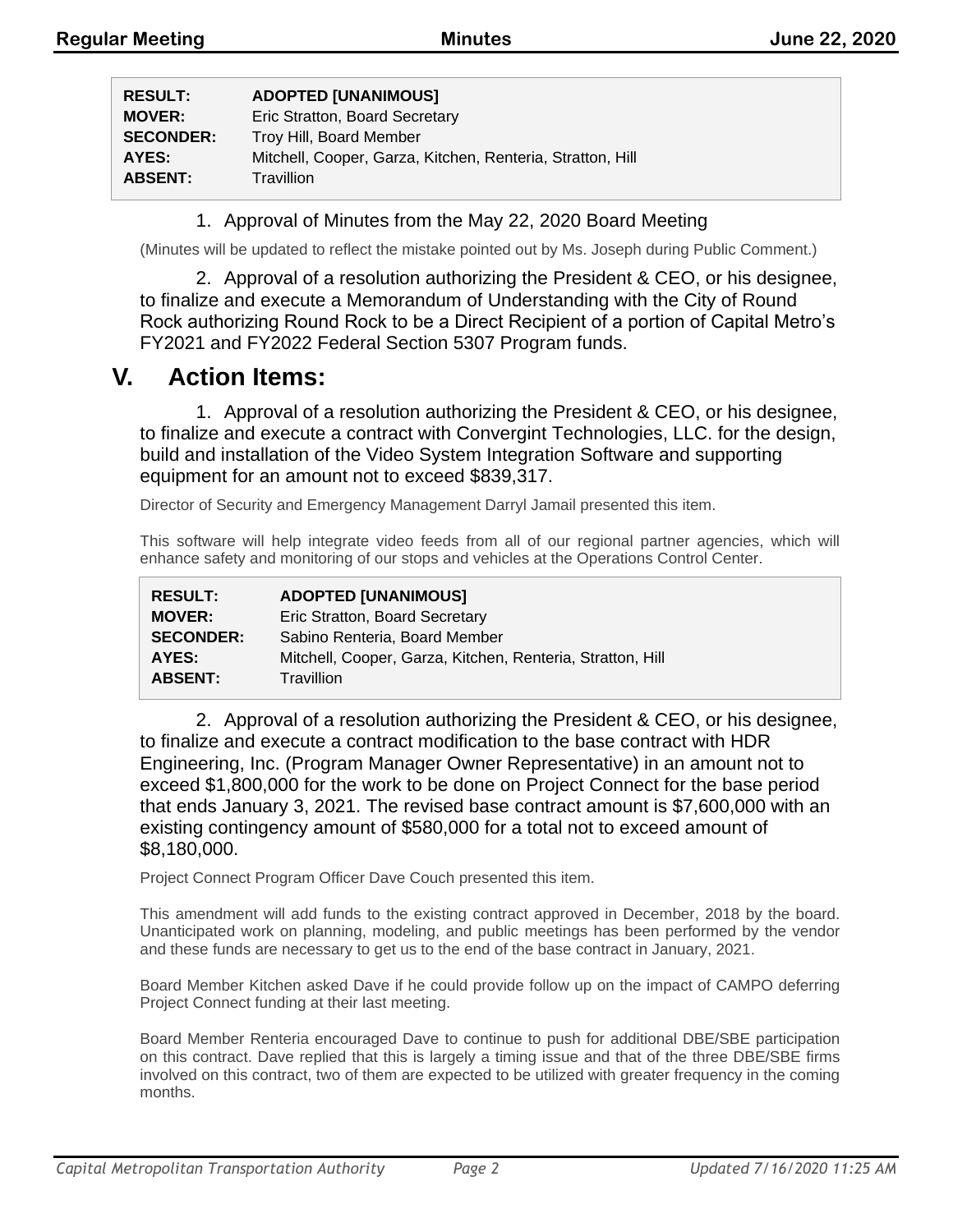Board Member Stratton asked for a little more detail on what the additional work has been. Dave highlighted the virtual open houses that have been held, and the extensive public input which has led to running modeling on multiple scenarios.

Board Member also explained his previous conflict of interest with this vendor, which caused him to recuse himself from the previous vote on this contract. His previous conflict no longer exists.

| <b>RESULT:</b>   | <b>ADOPTED [UNANIMOUS]</b>                                 |
|------------------|------------------------------------------------------------|
| <b>MOVER:</b>    | Eric Stratton, Board Secretary                             |
| <b>SECONDER:</b> | Terry Mitchell, Board Member                               |
| AYES:            | Mitchell, Cooper, Garza, Kitchen, Renteria, Stratton, Hill |
| <b>ABSENT:</b>   | Travillion                                                 |

### **VI. Presentations:**

### 1. FY2021 Budget Development Update

CFO Reinet Marneweck gave the presentation. (Board Member Travillion joined the meeting during the presentation.)

Reinet walked the board through the budget development calendar, the impacts that the COVID-19 crisis is having on revenue and spending, and the major FY 2021 budget assumptions for both operating and capital funding.

Board Member Stratton asked for further details on what Capital Metro's CARES Act funding is being used for, and whether It can be drawn upon for FY 2021 spending.

Chair Cooper asked Reinet if she anticipates the agency having to dip into reserves before the end of the year, or whether the CARES Act funding will help us get through the current crisis. Reinet replied that currently we are not anticipating have to do so - she believes that Capital Metro's reserves will remain intact.

### 2. Positive Train Control (PTC) Update

Vice President of Rail Operations Dave Dech gave the presentation.

Dave gave an overview of the purposes and operation of the PTC System and the key activities of Capital Metro's project. He highlighted the recent milestones and the steps still necessary to have the system fully certified. Our PTC Safety Plan has been submitted to the Federal Railroad Administration (FRA) and we have been working with them toward approval. Capital Metro will also need to have a Full Revenue Service Demonstration, and the FRA has approved that for the end of June and July. Dave recognized the hard work of his staff and the agency's partners as they continued to make progress towards close out during the pandemic.

President Clarke commented on how PTC provides an additional layer of safety for an already safe system. He thanked the Capital Metro team, our local partners at MRS and Herzog, and the FRA. He also singled out Dave Dech for his tireless work on the project.

### 3. COVID-19 Recovery Task Force Update

Executive Vice President of Planning and Strategic Development Sharmila Mukherjee gave the presentation.

Sharmila discussed the agency's focus on safety, equity, and data as we plan for the recovery process. She also shared some of the specific actions that have been taken recently to enhance safety for customers and employees across our vehicles and facilities. She highlighted the efforts to provide masks for customers and the program to provide free passes to unemployed workers as examples of innovative customer programs that were implemented quickly in response to the crisis.